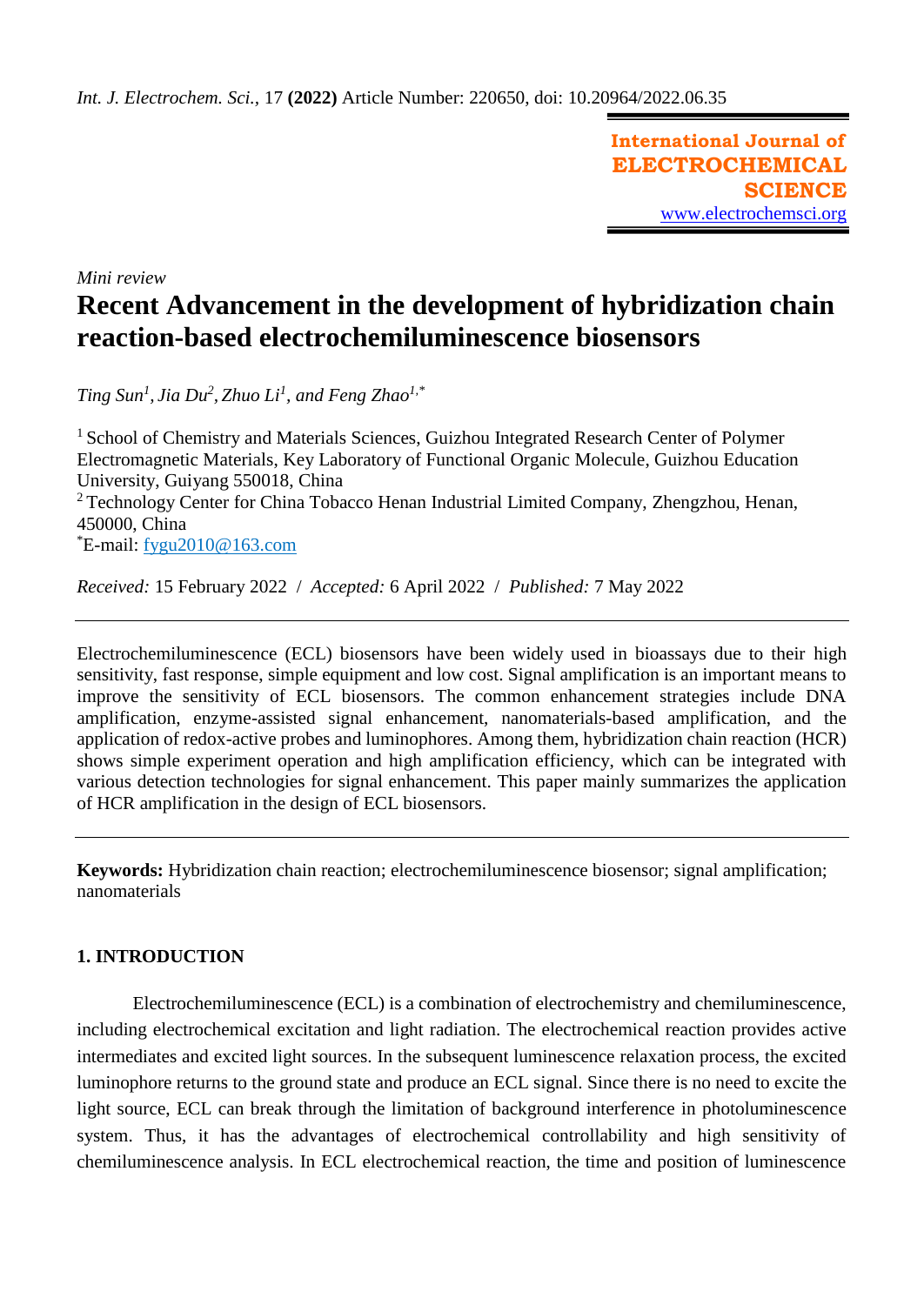reaction can be controlled by the used potential. The generation of the excited state in ECL can be selectively controlled by changing the potential. In most cases, the ECL emitters can be regenerated after excitation, making ECL biosensor be a lossless technology. ECL biosensors have been widely used in biological analysis because of their high sensitivity, fast response, simple equipment and low cost [1-3]. Signal amplification is an important means to improve the sensitivity of bioassays. The commonly used strategies for improving the sensitivity include DNA amplification, enzyme-assisted signal enhancement, nanomaterials-based amplification, and the application of redox-active probes and luminophores [4]. DNA amplification technology mainly includes two categories: one is enzymemediated signal amplification (e.g. polymerase chain reaction, rolling ring isothermal amplification and strand displacement amplification) [5], and the other is enzyme-free isothermal amplification such as hybridization chain reaction (HCR) proposed by Dirks and Pierce in 2004 [6]. Among them, HCR shows simple experiment operation and high amplification efficiency, which can be performed at room temperature without the use of enzyme [7, 8]. The HCR has high compatibility with various detection technologies such as fluorescence, electrochemistry, chemiluminescence and colorimetry [9]. This paper mainly summarizes the applications of HCR-based amplification technology in the ECL detection of different analytes, including nucleic acids, proteins, enzymes, small molecules, tumor cells, and so on. Usually, the signal output and enhancement is combined with other amplification strategies, such as natural enzymes, artificial enzymes, small luminophores and nanomaterials.

## **2. HCR-BASED ECL METHODS**

#### *2.1 Enzymatic amplification*

Natural enzymes possess high catalytic activity and excellent substrate selectivity, which have been extensively utilized in bioassays for target recognition and signal transformation. Through labeling of the hairpins with enzymes, the HCR products (long dsDNA chains) can capture many enzymes to generate a large number of redox-active species, thus enhancing the ECL signal. For example, glucose oxidase (GOx) can catalyze the oxidation of glucose in the presence of dissolved  $O_2$  to in-situ generate H<sub>2</sub>O<sub>2</sub> [10, 11]; Xiao et al. reported an ECL biosensor for immunoassays of IgG through the HCR and GOx-based signal amplification [12]. After the sandwich-type immunoreaction, tetrameric streptavidin (SA) proteins were introduced to connect biotin-labeled initiator and biotinylated anti-IgG via the SAbiotin interactions. In the presence of GOx-conjugated ssDNA and complementary strand, HCR occurred and numerous GOx molecules were immobilized on the surface of the electrode. A large amount of H<sub>2</sub>O<sub>2</sub> molecules were in-situ generated, thus enhancing the ECL intensity of luminol. Meanwhile, they employed the cascade catalysis of GOx and HRP to in-situ generate dissolved  $O_2$  as the co-reactant of  $S_2O_8^2$  [13]. Nonetheless, the use of fragile enzymes as the signal reporters suffers from several problems such as poor stability, complicated preparation step, easy inactivation and high cost.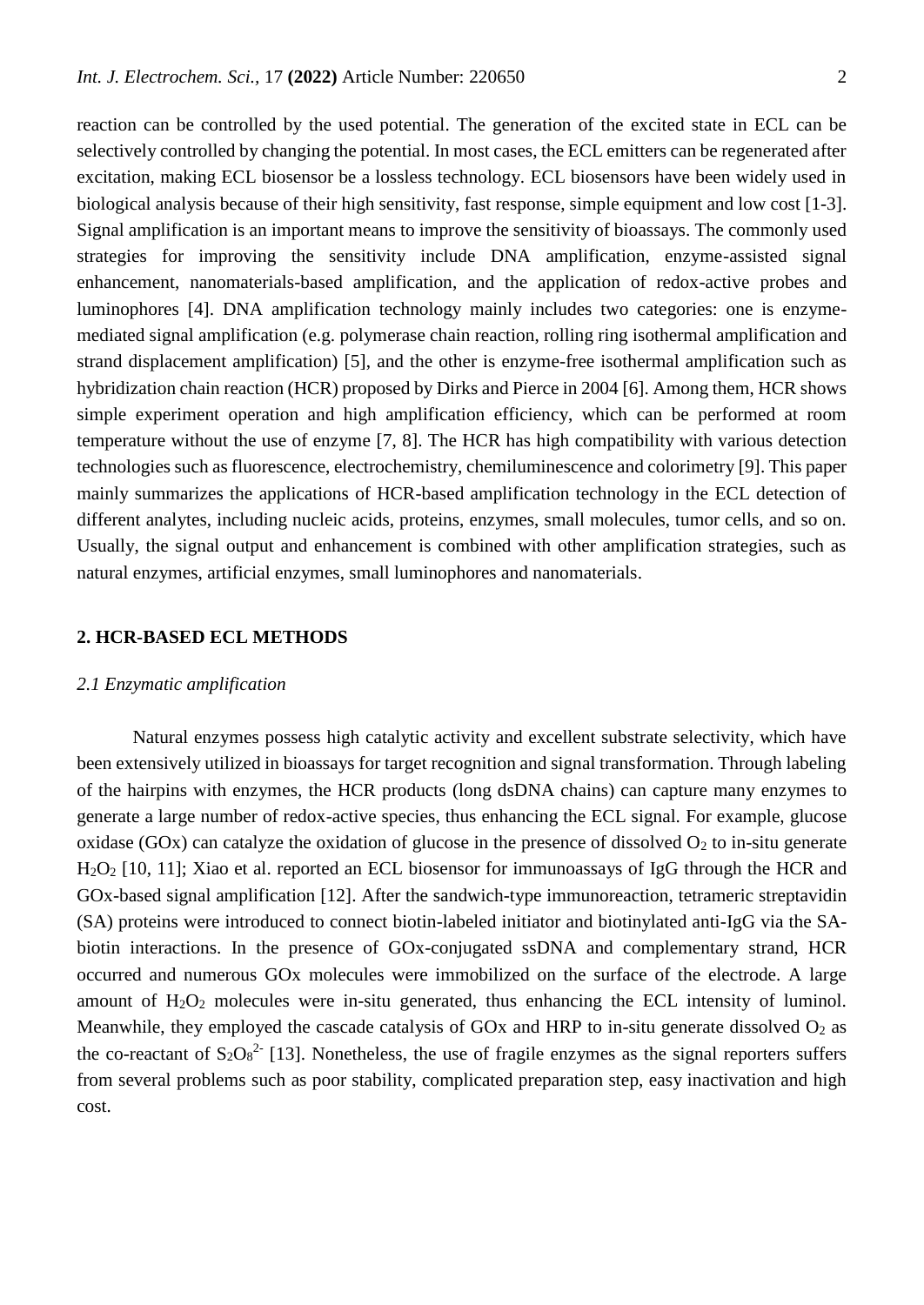#### *2.2 DNAzymes-based amplification*

DNAzymes are functional oligonucleotides with enzymatic properties, which have been widely used to develop biosensors. Compared with natural enzymes, DNAzymes are more stable, less expensive and easier to be modified. Hemin/G-quadruplex DNAzyme produced by the insertion of hemin into a Grich oligonucleotide shows the HRP-like catalytic ability. By coupling G-rich oligonucleotide with hairpin DNA, dsDNA polymers formed by HCR can capture a large amount of hemin/G-quadruplexes into the DNAzyme nanowires. They catalyzed the decomposition of  $H_2O_2$  to quickly generate abundant reactive oxygen species (ROSs), which could significantly enhance the ECL intensity. Liu et al. developed a biosensor for silver ions detection based on hemin/G-quadruplex DNAzyme nanowirescatalyzed luminol ECL system [14]. The presence of silver ions resulted in the release of nanowires from the electrode surface through the formation of a stable C-Ag<sup>+</sup>-C complex, causing a decreased ECL intensity. Besides, hemin/G-quadruplex can also catalyze the reduction and depletion of dissolved  $O<sub>2</sub>$ and quench the ECL emission of the  $O_2/S_2O_8^2$  system. Based on this property, Jiang et al. reported a signal-on ECL biosensor for the detection of methyltransferase activity [15].

Hemin in DNAzyme exhibits excellent redox reversibility due to the reversible redox of  $Fe^{III}/Fe^{II}$ . Zhang et al. demonstrated that hemin could act as electrochemically regenerable co-reaction accelerator to catalyze the peroxydisulfate  $(S_2O_8^2)$ -based system and amplify the ECL signal [16]. Zeng et al. reported a 3,4,9,10-perylenetetracarboxylic acid (PTCA)-based ECL biosensor for Aflatoxin M1 detection using hemin/G-quadruplex nanowire as co-reaction accelerator [17]. In this work, the glassy carbon electrode (GCE) was modified with PTCA and AuNPs. Through target-catalyzed hairpin assembly (CHA) and HCR, Aflatoxin M1 could stimulate the generation of dendritic DNA polymers. After the introduction of hemin, plenty of hemin/G-quadruplex structures were produced on the dendritic DNA polymers and significantly improved the ECL intensity in the PTCA/ $S_2O_8^{2-}$  system.

#### *2.3 DNAzymes-based amplification*

It is a common and facile strategy to label the DNA probe with a functional molecule for signal output. By using ECL luminophore-conjugated DNA hairpins, dsDNA polymers generated from HCR have many luminophores, thus leading to the increase of ECL signal [18, 19]. To reduce the positive or negative errors, Zhu et al. developed a ratiometric biosensor for the detection of miRNA-133a through a DNA tetrahedron nanostructure (DTN) and HCR dual amplification strategy [20]. In this work, thiolmodified DNA tetrahedron nanostructure was utilized to immobilize HCR trigger on the gold electrode. Two Ru(bpy) $3^{2+}$ -labeled hairpins (H1 and H2) were employed as fuel strands for HCR. A hairpin DNA tagged with methylene blue (MB) was hybridized with the capture sequence of DTN. In the presence of target miRNA-133a, the coupling of target and MB-labeled hairpin initiated HCR and many luminophores were bound to the electrode, generating an amplified ECL signal. Meanwhile, MB molecules produced stable electrochemical signal as an internal reference signal. Besides, Zhang et al. reported an ECL biosensor for miRNA detection by labeling of hairpins with ferrocene (Fc) to decrease the ECL emission of luminol-functionalized Au NPs@ZnO through competitive depletion of dissolved O<sup>2</sup> [21]. Recently, Wang et al. developed a HCR-based ratiometric biosensor for the determination of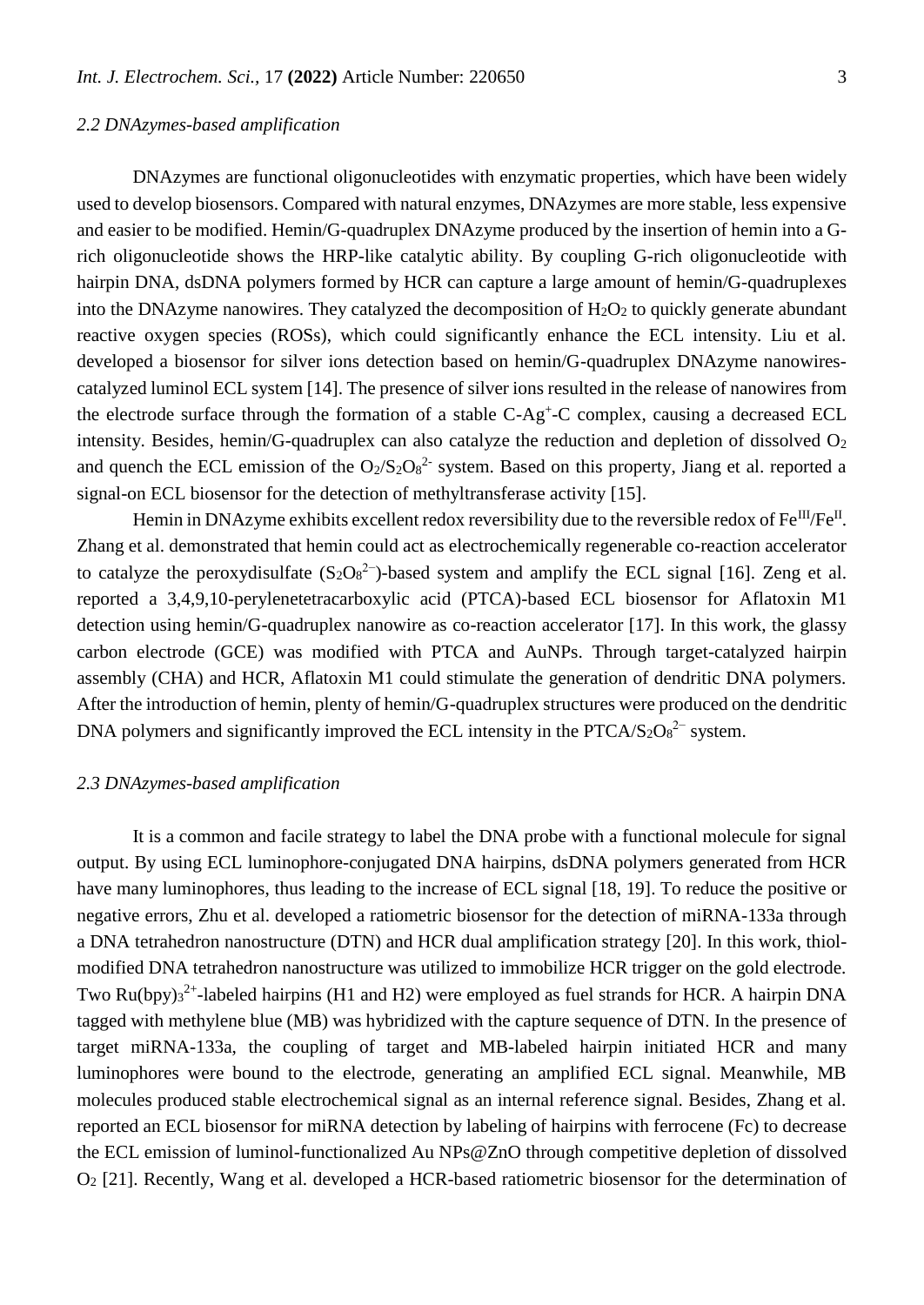miRNA-133a by using zinc-metal organic frameworks (Zn-MOFs) as the coreactant-free ECL luminophores [22]. As shown in Figure 1, the Zn-MOFs were synthesized with 4'-(4-carboxyphenyl)-2, 2':6", 2"-terpyridine (Hcptpy) as the organic luminescence ligand and zinc as the metal node. Compared with Hcptpy, the Zn-MOFs displayed excellent annihilation and coreactant ECL emission. Two DNA hairpins were labeled with N,N-diethylethylenediamine (DEAEA). After HCR, lots of DEAEA were immobilized on the electrode, resulting in the enhanced anodic ECL intensity of Zn-MOFs. Dopamine (DA) can be used to modify DNA as an excellent ECL quencher. Li et al. reported the ECL detection of miRNA-141 based on branched HCR (bHCR). As shown in Figure 2, a terbium(II) organic gel (TOG) was prepared and used as the ECL luminophore to modify the electrode and immobilize SA-labeled AuNPs. After bHCR, the formed two-layered bHCR circuit was captured by SA on the electrode. DA molecules were oxidized by the strong oxidant SO<sub>4</sub><sup>--</sup>. The oxidation product, o-benzoquinone species, could accept the energy from the excited state of TOG to cause the decrease of ECL signal.



**Figure 1.** Schematic representation of (**A**) synthesis of Zn-MOFs and (**B**) illustration of the coreactantfree ratiometric ECL biosensor for detecting miRNA-133a [22]. Copyright 2021 American Chemical Society.



**Figure 2.** Schematic representation of (**A**) dual signal amplification bHCR strategy triggered by miRNA-141 and (**B**) Fabrication process of the biosensor based on the one-step introduction approach [23]. Copyright 2019 American Chemical Society.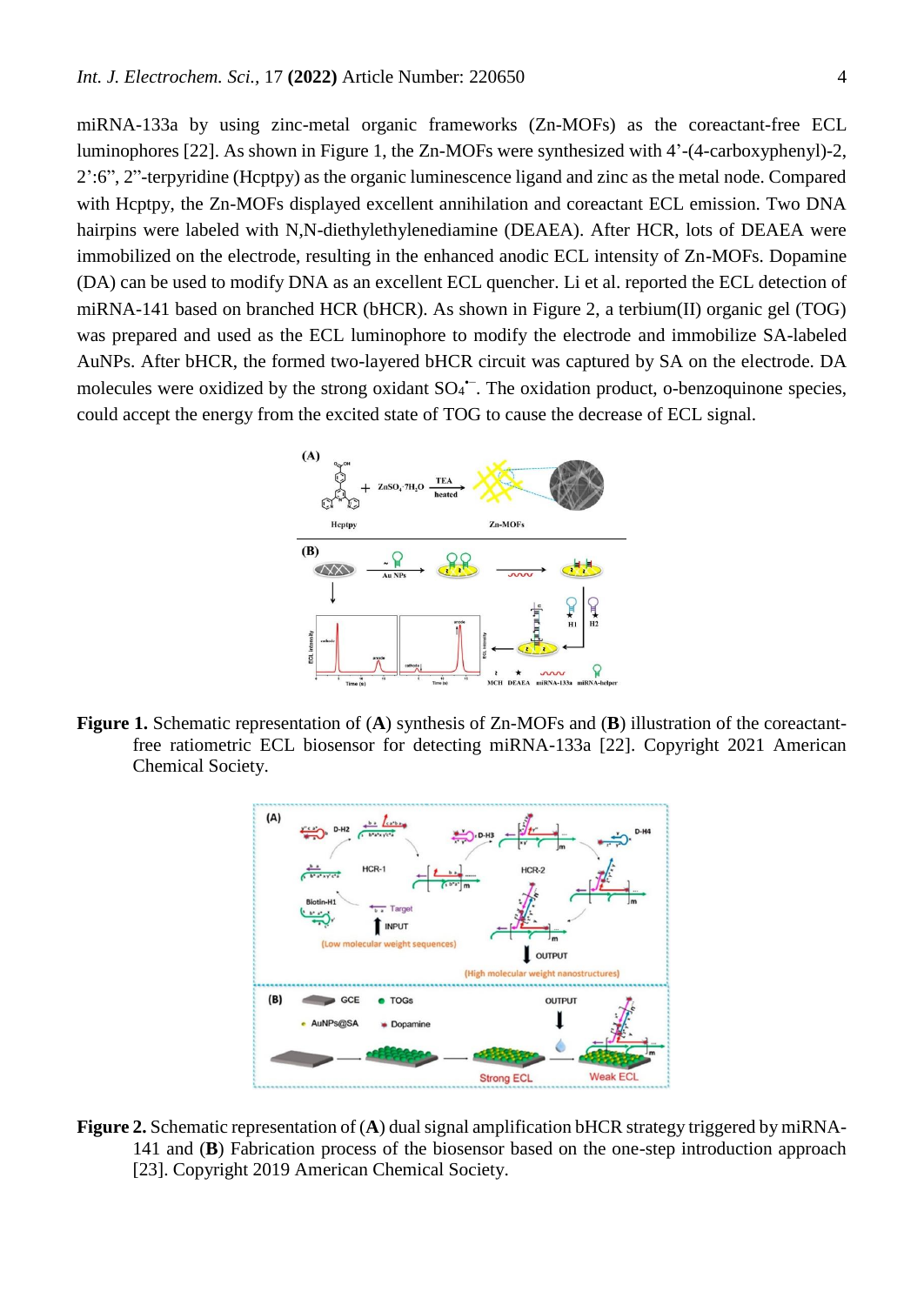Because of the high ECL efficiency, several ECL luminophores have been widely applied to develop label-free HCR-based ECL biosensors by insertion into the dsDNA groove [24-27]. For example, Zhang et al. developed a signal-on ECL aptasensor for bisphenol A based on HCR and electrically heated electrode [28]. In this work, the presence of bisphenol A led to the departure of aptamer and the residual capture DNA could induce HCR to generate long dsDNA on the electrode. The resulting dsDNA was then intercalated with many  $Ru(phen)_{3}^{2+}$  as the ECL emitter to produce an enhanced ECL signal. Meanwhile, the temperature controlled by electrically heated electrode not only regulated the process of target recognition and HCR, but also increased the performance of the ECL aptasensor.



**Figure 3.** Schematic representation of the stepwise fabrication of the ECL biosensor with a tripod probe [29]. Copyright 2019 American Chemical Society.

Most of the above biosensors involve the direct formation of long dsDNA through HCR on the electrode surface. This may suffer from the shortcomings including time consuming and low assembly efficiency due to probe tangle and steric hindrance. To overcome these disadvantages, Lu et al. developed an ECL biosensor with a tripod probe for miRNA-155 detection [29]. As displayed in Figure 3, three ssDNA strands with A-rich sequence (AAAAAAAA−) were hybridized with triple-stranded-DNA (tsDNA) and then assembled on the electrodeposited reduced graphene oxide-modified GCE (ERGO/GCE) through  $\pi$ - $\pi$  stacking interactions. The employment of the tsDNA-based platform could enhance the accessibility of the probe and ensure effective capture of the target. In the presence of miRNA-155, many extended dsDNA chains were formed and the ECL luminophore  $\left[Ru(bpy)_{2}\right]^{2+}$ (bpy, 2,2'-bipyridine; dppz, dipyrido[3,2-a:2',3'-c]phenazine) could be intercalated into the dsDNA, producing an amplified ECL signal in the presence of the co-reactant.

HCR in homogeneous solution is convenient and efficient, which can shorten the reaction time and improve the amplification effect [30, 31]. Huang et al. reported an ECL biosensor for pyrophosphatase (PPase) detection based on click chemistry-triggered HCR in homogeneous solution [32]. As shown in Figure 4, pyrophosphate (PPi) could be coordinated with  $Cu^{2+}$  ions to for a complex  $(PPi/Cu^{2+})$ . In the presence of PPase, PPi was hydrolyzed into orthophosphate (Pi) to release  $Cu^{2+}$  ions from the complex. Then, the free  $Cu^{2+}$  ions was reduced to  $Cu^{+}$  ions by sodium ascorbate which could catalyze the ligation of two ssDNA stands modified with alkynyl and azide groups at the end. The long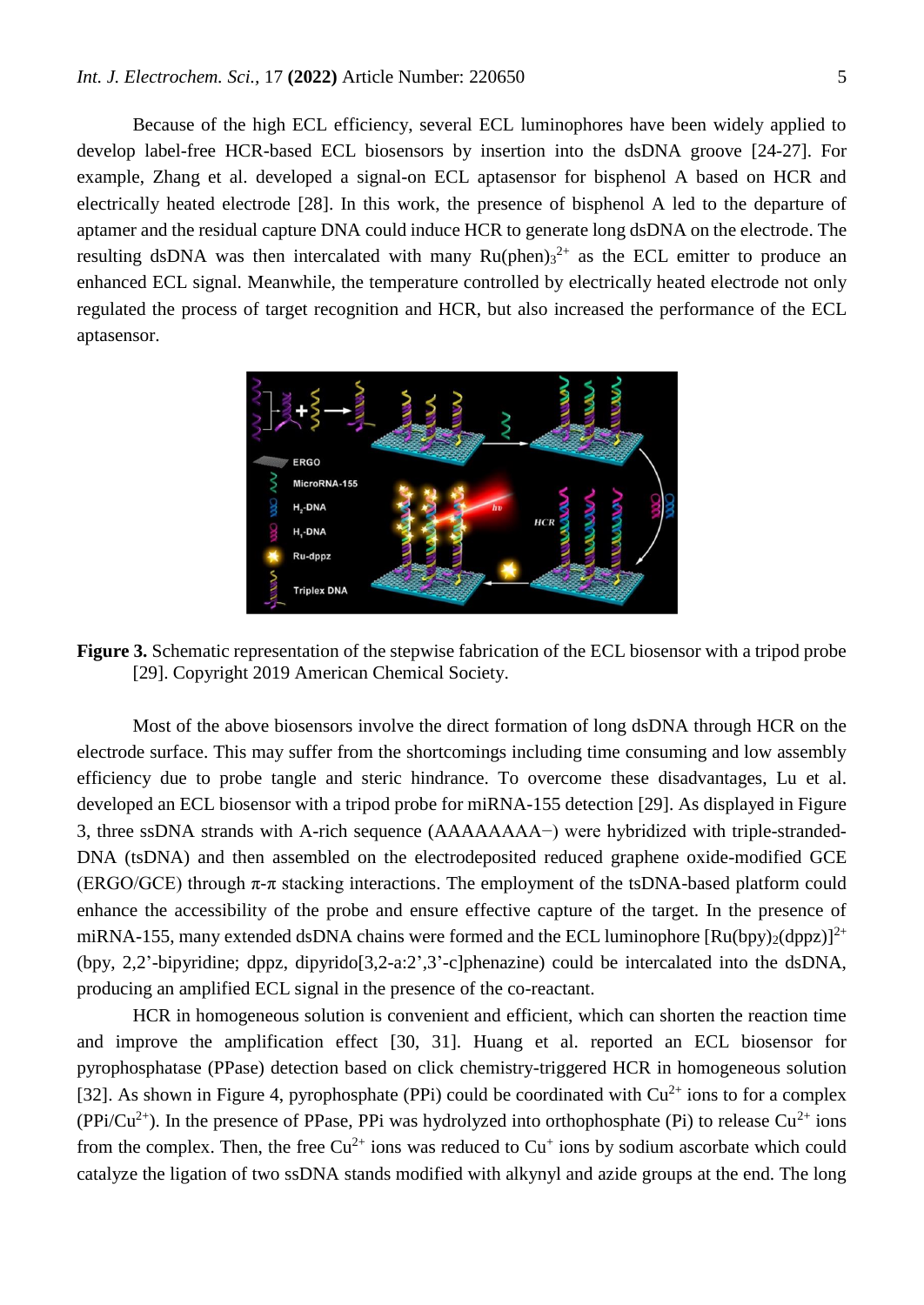ssDNA formed through the click chemistry acted as a trigger to initiate HCR amplification. The generated long dsDNA polymers with 5'-protruding ends were hybridized with the capture probe on the electrode surface. Numerous  $Ru(phen)_{3}^{2+}$  ions were embed in the dsDNA and produced a strong ECL signal. Despite the high sensitivity, this method still involves the immobilization of DNA probe and the hybridization on the electrode surface. Recently, they developed homogeneous bHCR-based ECL biosensor for alkaline phosphatase (ALP) with ultrafiltration technology [33]. As illustrated in Figure 5, after the ALP-catalyzed hydrolysis and click chemistry-triggered bHCR, three dimensional dsDNA with a large molecular weight were generated in solution to bind with plenty of  $Ru(phen)3^{2+}$  ions. These luminophore-intercalated products could be easily separated from the solution through ultrafiltration technology and a strong ECL signal was recorded by determining the residue.



**Figure 4.** Schematic representation of the ECL biosensor for PPase based on click chemistry-induced HCR [32]. Copyright 2020 American Chemical Society.



**Figure 5.** Schematic representation of the proposed ECL biosensor for ALP detection based on click chemistry-induced BHCR amplification [33]. Copyright 2021 American Chemical Society.

## *2.4 Nanomaterials-based amplification*

Nanomaterials can significantly improve the sensitivity and selectivity of ECL biosensors due to their high surface area, excellent catalytic ability, and good conductivity. Up to now, various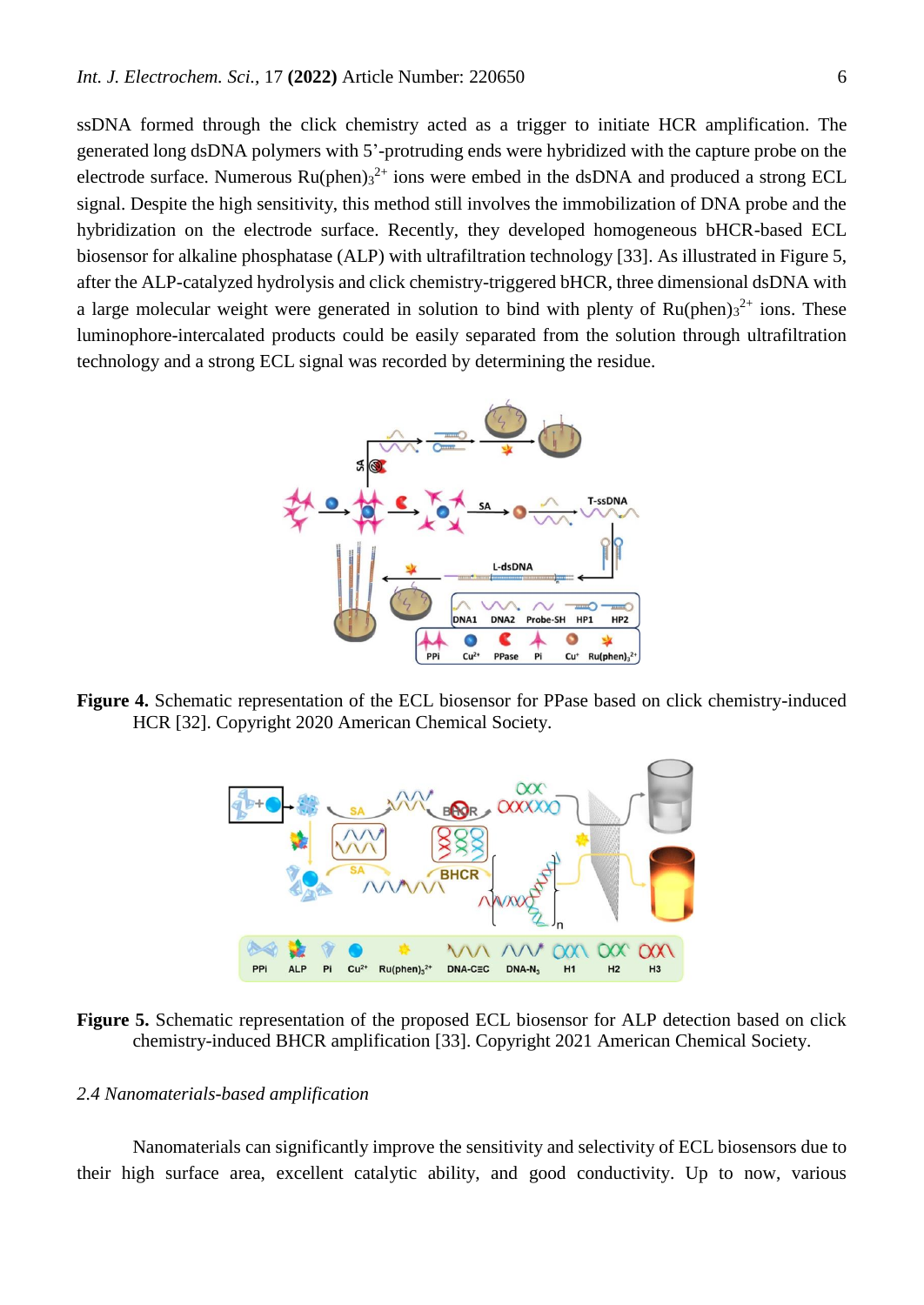nanomaterials with different components and morphologies have been extensively applied in the development of PEC biosensors, including metal nanoparticles, carbon-based nanomaterials, quantum dots (QDs), and metal organic frameworks (MOFs). Nanomaterials used as the labels for signal amplification can be briefly classified into three categories: nanoemmiters, nanocarriers to load signal reporters, and nanocatalysts to accelerate the ECL reaction.

Besides conventional ECL regents such as luminol and metal complexes, many nanomaterials have been utilized as novel luminophores to construct different ECL biosensors. For example, QDs have received intensive attention because of their tunable optical properties and stable ECL signals [34, 35]. Ge et al. developed a biosensing platform for "on-off" detection of thrombin and miRNA [36]. In this work, after the bipedal molecular machine-triggered surface programmatic chain reaction, numerous QDs were tethered alongside with dsDNA polymers, and silver ions captured by C-rich DNA acted as the coreation accelerators to obviously increase the ECL signal for thrombin detection. However, when numerous silver ions were released from mesoporous silca nanoparticles triggered by miRNAs, the insitu formed silver nanoclusters (AgNCs) heavily quenched the ECL signal for miRNA-21 detection. However, toxic components restrict the application of QDs in biological fields. Beneficial to the good biocompatibility and excellent stability, silver nanoclusters (AgNCs) and copper nanoclusters (CuNCs) have been commonly utilized in ECL biosensors. Moreover, nucleotides in DNA structure show high affinity towards metal ions to act as the template for the in-situ formation of NCs, for instance, thymine for copper ions and cytosine for silver ions. Liao et al. reported an ECL biosensor for the detection of miRNA-21 based on the in-situ electrochemically formed CuNCs as luminophore and AT-rich dsDNA as the template [37]. Sun et al. reported a multi-targeted ECL biosensor for myocardial miRNA detection by coupling of DNAzyme with cascading amplification [38]. As shown in Figure 6, sulfhydrylfunctionalized versatile probe containing RNA splice sites was assembled on the AuNP-coated GCE. The myocardial miRNA targets were hybridized with the auxiliary strands to form circular structures which could form DNAzymes on the probe and cleavage the probe at the rA site. The products on the electrode initiated HCR and a long dsDNA chain was formed with a lot of C-rich sequences that acted as the templates for the in-situ generation of ECL AgNCs. The redox-active AgNCs can act as the labels in electrochemical analysis. For this consideration, Jie et al. reported a PEC and electrochemical aptasensor for thrombin detection by the in-situ synthesis of AgNCs as multifunctional labels [39]. In this work, under DNAzyme-assisted target recycling and HCR multiple amplification strategy, few thrombin could induce the formation of a large number of long dsDNA concatamers on the electrode surface. Then, numerous AgNCs were in-situ synthesized using the dsDNA with cytosine-rich loops as the templates, which could dramatically amplify the ECL and electrochemical signal. To further enhance the emission intensity of luminophores, plasmon-enhanced ECL has proved to be an effective pathway [40]. Liu et al. reported a distance-dependent plasmon-enhanced ECL biosensor by using nonmetallic MoS<sup>2</sup> nanosheets [41]. In this study, when the luminophore (sulfur doped boron nitrogen QDs) was close to the nanosheets, the ECL signal was quenched due to the ECL-resonant energy transfer. However, when the distance was increased, the ECL intensity from QDs was improved due to the plasmonenhanced ECL.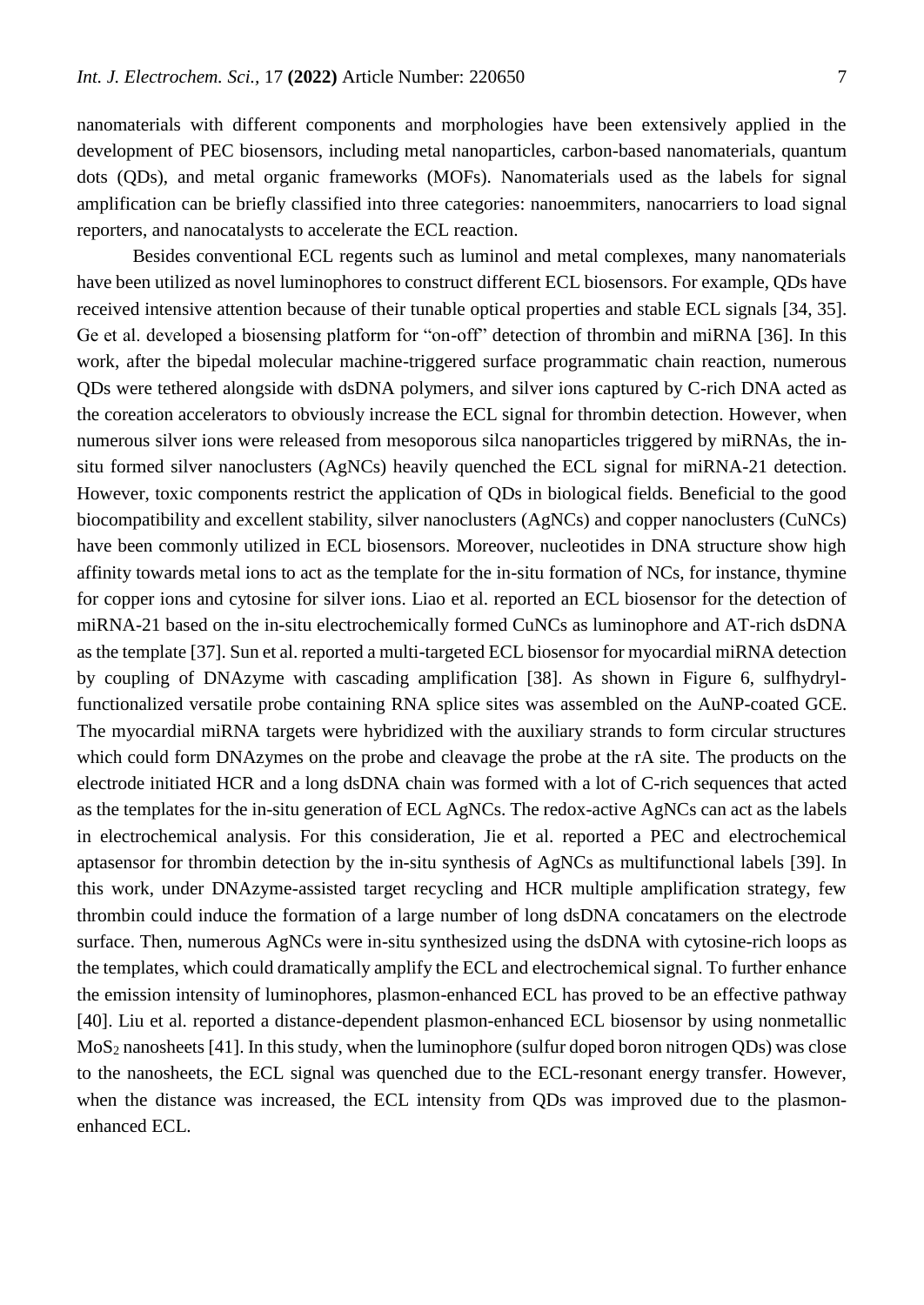

Figure 6. Schematic representation of the multitargeted ECL biosensor for analyzing myocardial miRNAs [38]. Copyright 2021 American Chemical Society.

Nanomaterials with high surface area can be employed as nanocarriers to load numerous redox labels and recognition elements. Therefore, a single hybridization event can be converted into hundreds of luminophores for improving the sensitivity and selectivity. For example, Wu et al. used gold nanoparticles (AuNPs) to load multiple luminol molecules and HCR primer DNA molecules [42]. Wu et al. developed an HCR-based ECL aptasensor for thrombin detection using europium multi-walled CNTs (Eu-MWCNTs) as the luminophores [43]. As displayed in Figure 7, MWCNTs with a hollow structure was used to load europium(III) complex through the coordination between europium(III) and bipyridine ligands. Two hairpins DNA strands were labeled with amino groups. Under the exonucleaseaided target recycling and HCR, the extended dsDNA would be formed on the electrode surface. Many Eu-MWCNTs as the luminophores were tethered onto the polymers through the amidation reaction between the amino of DNA and the carboxyl of Eu-MWCNTs, leading to an enhanced ECL signal.



**Figure 7.** Schematic diagram of the proposed ECL-based aptasensor for TB detection [43]. Copyright 2015 American Chemical Society.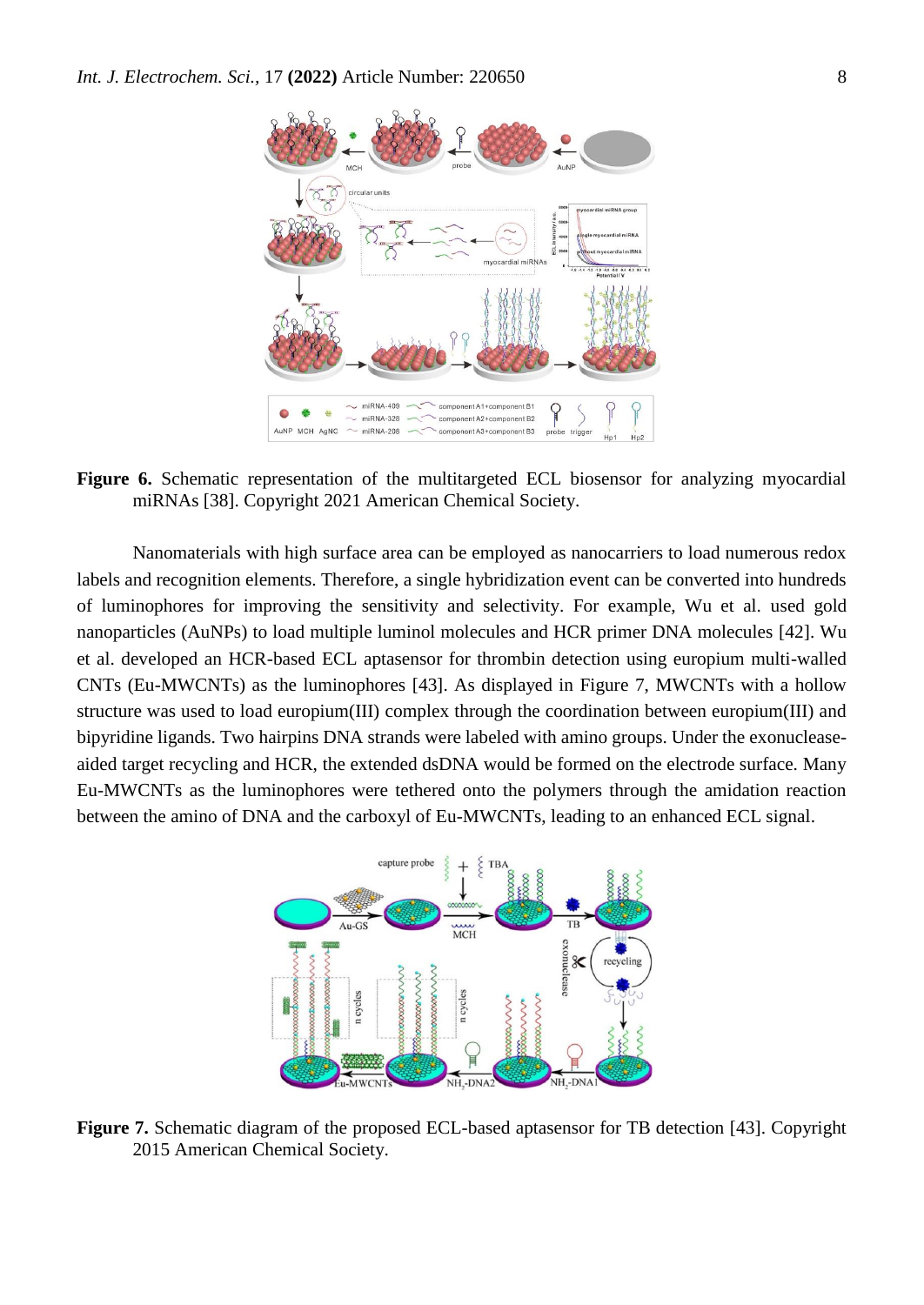Nanomaterials can also be used to immobilize plenty of trigger probes and recognition elements (DNA, aptamers and antibodies). After the recognition reaction, triggers on NPs surface can initiate multiple HCR for signal amplification [44-48]. For instance, Bai et al. reported a label-free ECL biosensor for the detection of thymine DNA glycosylase activity using DNA-functionalized AuNPstriggered HCR [49]. Nie et al. constructed a non-enzymatic ECL biosensor for multiple types of biomarkers detection [50]. As illustrated in Figure 8, DNA probe H1 was first immobilized on the TiO2@Pt modified electrode via a Pt−S covalent bond. Under the catalyst of catalytic hairpin assembly (CHA) reaction, target 1 miRNA-21 induced the immobilization of abundant H2-PtNPs-S1 bioconjugates on the electrode surface. Subsequently, doxorubicin (Dox) was added to intercalate into dsDNA for avoiding false positive signal. MUC1 protein aptamer was introduced to activate HCR amplification and numerous dsDNA polymers were in-situ generated on the nanoparticles to capture ECL emitters and produce enhanced ECL signal. When target 2 (MUC1 protein) was present, the complex of MUC1 and its aptamer resulted in the release of dsDNA polymers and led to a decreased ECL intensity, which realized the detection of MUC1 protein. Zhu et al. developed an ECL immunosensor for the detection of cardiac troponin I based on AuNCs and HCR signal amplification [51]. As presented in Figure 9, AuNPs were utilized as the nanocarriers of DNA initiator strands  $(T_1)$ and secondary antibody  $(Ab<sub>2</sub>) (Ab<sub>2</sub>-AuNP-T<sub>1</sub>)$ . AuNCs were employed as the luminophores to modify hairpin DNA (H<sub>1</sub> and H<sub>2</sub>) at each ends. After the introduction of target, the formation of sandwich-like immunocomplex and HCR, a lot of AuNCs were immobilized on the sensing surface to generate a strong ECL signal in the presence of the coreactant  $(K_2S_2O_8)$ .



**Figure 8.** Schematic diagram of the versatile and ultrasensitive ECL biosensor for the monitoring of miRNA-21 and MUC1 from breast cancer [50]. Copyright 2019 American Chemical Society.

Recently, many researches have focused on the exploration of enzyme-mimetic nanomaterials (nanozymes) as labels for signal amplification in bioassays. Metallic alloy nanomaterials show higher enzyme-like activities than monometallic counterparts. Ge et al. presented a nanozyme and HCR-based ECL biosensor for the detection of tumor cells and evaluation of  $H_2O_2$  [52]. In this study, AuPd NPs on the electrode surface not only served as the carriers of the capture aptamer, but also acted as the nanocatalyst for the ECL reaction of luminol and  $H_2O_2$ .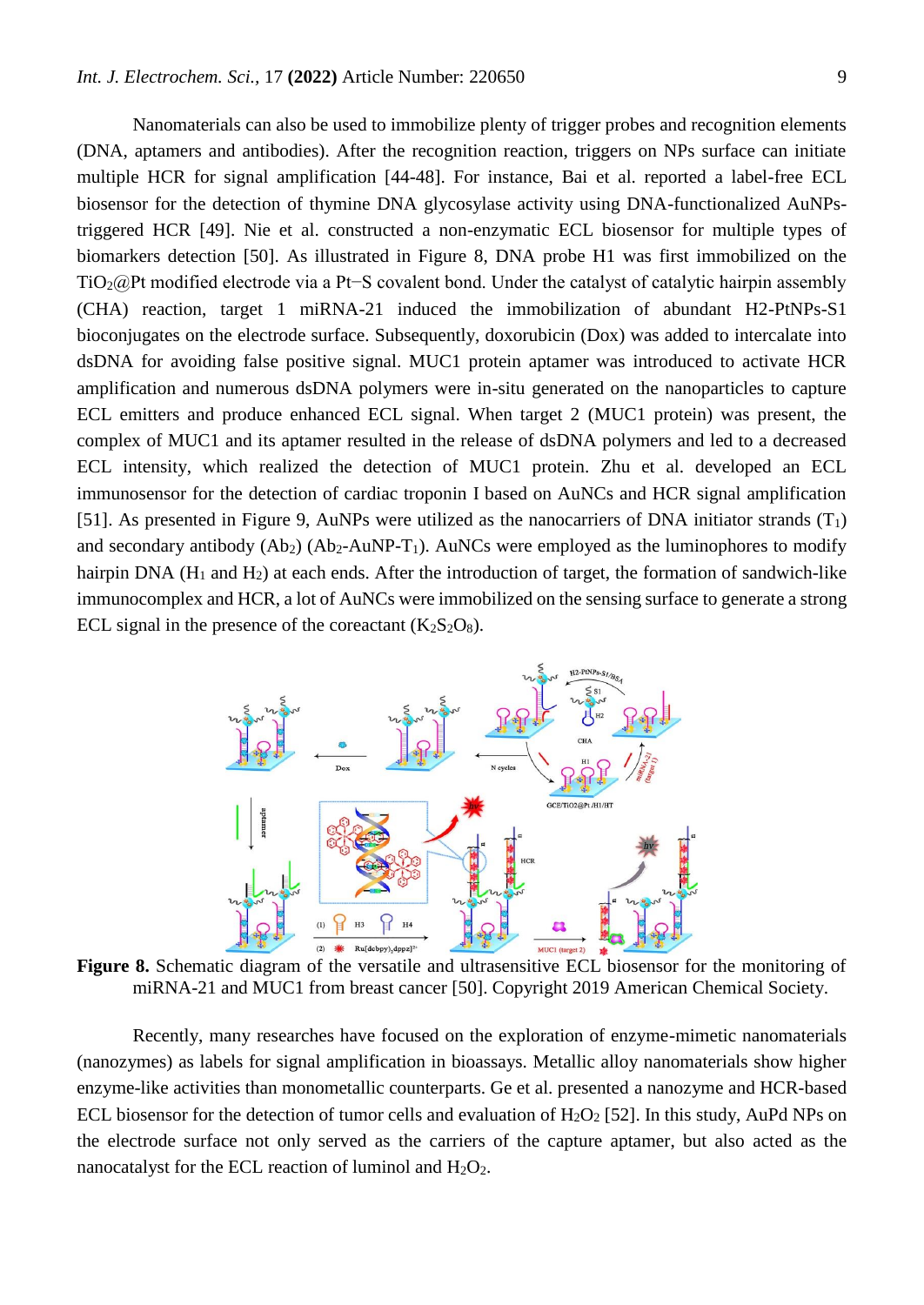

**Figure 9.** Schematic diagram of the ECL immunosensor for detection of cardiac troponin I based on AuNCs and HCR [51]. Copyright 2019 American Chemical Society.

#### **3. CONCLUSION**

HCR technology has the advantages of high sensitivity, good selectivity and simple operation, but it also faces many challenges. For example, although some researchers have considered the energy storage in hairpin design and the interaction between hairpin and target from the perspective of thermodynamics, there is still a lack of systematic reference guide for the structural design of hairpin. In addition, it is easy to produce high background signal, and it is difficult to achieve absolute quantization with HCR technique. Therefore, there is still a lot of work to be done in the application of HCR-based biosensors. It is desired to develop software which can directly design HCR hairpins with high amplification efficiency. The combination of HCR and enzyme-free nucleic acid signal amplification technology can be explored to realize multiple signal amplification, and some novel nanomaterials should be introduced to combine with HCR to improve the sensitivity.

#### ACKOWLEDGMENTS

We acknowledge the financial support of the Science and Technology Foundation of Guizhou Province (Nos. 2021GZJ003 and QKHJC-ZK[2022]332), the Integrated Research Platform from Education Department of Guizhou Province (QJHKY(2020)008), and the Natural Science Foundation of Department of Education of Guizhou Province ([2021]021).

# **References**

- 1. Y. Nie, X. Yuan, P. Zhang, Y. Chai and Y. R., *Anal. Chem.*, 91 (2019) 3452.
- 2. L. Hou and B. Zhou, *Int. J. Electrochem. Sci.*, 14 (2019) 2489.
- 3. Y. Feng and M. La, *Int. J. Electrochem. Sci.*, 17 (2022) 220252.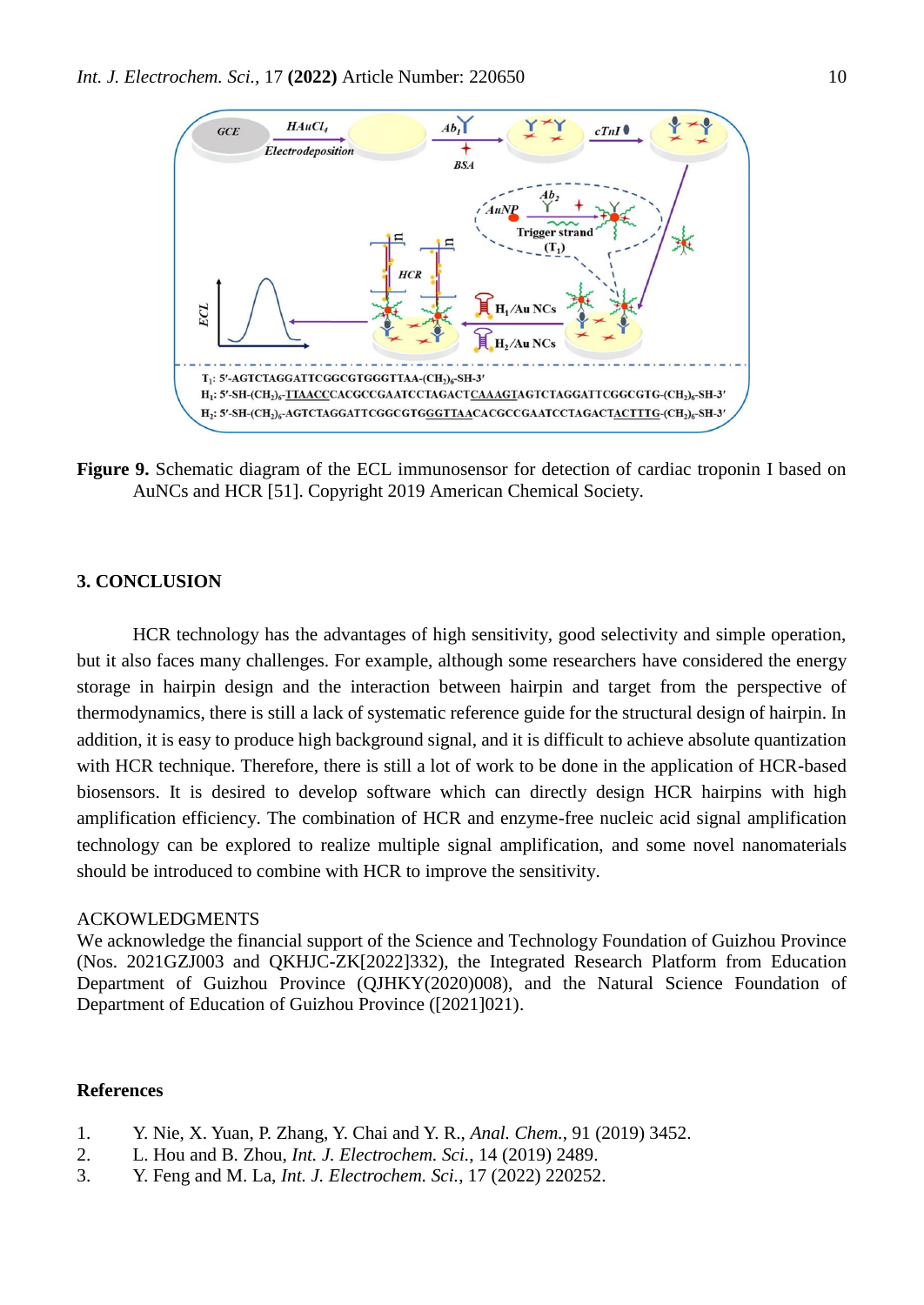- 4. E. M. McConnell, I. Cozma, Q. Mou, J. D. Brennan, Y. Lu and Y. Li, *Chem. Soc. Rev.*, 50 (2021) 8954.
- 5. M. Li, F. Yin, L. Song, X. Mao, F. Li, C. Fan, X. Zuo and Q. Xia, *Chem. Rev.*, 121 (2021) 10469.
- 6. R. M. Dirks and N. A. Pierce, *Proc. Natl. Acad. Sci. USA*, 101 (2004) 15275.
- 7. Q. Zhang, *Int. J. Electrochem. Sci.*, 17 (2022) 220227.
- 8. H. Chai, W. Cheng, D. Jin and P. Miao, *ACS Appl. Mater. Interfaces*, 13 (2021) 38931.
- 9. C. Zhang, J. Chen, R. Sun, Z. Huang, Z. Luo, C. Zhou, M. Wu, Y. Duan and Y. Li, *ACS Sens.*, 5 (2020) 2977.
- 10. D. Liu, G. Yang, X. Zhang, S. Chen and R. Yuan, *Sens. Actua. B: Chem.*, 329 (2021) 129210.
- 11. J. Zhao, J. Luo, D. Liu, Y. He, Q. Li, S. Chen and R. Yuan, *Sens. Actua. B: Chem.*, 316 (2020) 128139.
- 12. L. Xiao, Y. Chai, R. Yuan, Y. Cao, H. Wang and L. Bai, *Talanta*, 115 (2013) 577.
- 13. M. Zhao, Y. Zhuo, Y. Chai, Y. Xiang, N. Liao, G. Gui and R. Yuan, *Analyst*, 138 (2013) 6639.
- 14. G. Liu, Y. Yuan and J. Wang, *RSC Adv.*, 6 (2016) 37221.
- 15. B. Jiang, M. Yang, C. Yang, Y. Xiang and R. Yuan, *Sens. Actua. B: Chem.*, 247 (2017) 573.
- 16. R. Zhang, A. Chen, Y. Yu, Y. Chai, Y. Zhuo and R. Yuan, *Microchim. Acta*, 185 (2018) 432.
- 17. W. J. Zeng, N. Liao, Y. M. Lei, J. Zhao, Y. Q. Chai, R. Yuan and Y. Zhuo, *Biosens. Bioelectron.*, 100 (2018) 490.
- 18. L. Zhu, L. Yu, J. Ye, M. Yan, Y. Peng, J. Huang and X. Yang, *Biosens. Bioelectron.*, 178 (2021) 113022.
- 19. W. Liang, C. Fan, Y. Zhuo, Y. Zheng, C. Xiong, Y. Chai and R. Yuan, *Anal. Chem.*, 88 (2016) 4940-4948.
- 20. L. Zhu, J. Ye, S. Wang, M. Yan, Q. Zhu, J. Huang and X. Yang, *Chem. Commun.*, 55 (2019) 11551.
- 21. X. Zhang, W. Li, Y. Zhou, Y. Chai and R. Yuan, *Biosens. Bioelectron.*, 135 (2019) 8.
- 22. X. Wang, S. Xiao, C. Yang, C. Hu, X. Wang, S. Zhen, C. Huang and Y. Li, *Anal. Chem.*, 93 (2021) 14178.
- 23. Y. Li, C. Z. Huang and Y. F. Li, *Anal. Chem.*, 91 (2019) 9308.
- 24. Y. Xiong, L. Lin, X. Zhang and G. Wang, *RSC Adv.*, 6 (2016) 37681.
- 25. Y. Lin, J. Wang, F. Luo, L. Guo, B. Qiu and Z. Lin, *Electrochim. Acta*, 283 (2018) 798.
- 26. Q. Zhang, T. Hao, D. Hu, Z. Guo, S. Wang and Y. Hu, *Electrochim. Acta*, 356 (2020) 136828.
- 27. Y. Xu, Y. Xu, Z. Zuo, X. Zhou, B. Guo, Y. Sang and S. Ding, *J. Electroanal. Chem.*, 801 (2017) 192.
- 28. H. Zhang, F. Luo, P. Wang, L. Guo, B. Qiu and Z. Lin, *Biosens. Bioelectron.*, 129 (2019) 36.
- 29. L. Lu, J. Wang, W. Miao, X. Wang and G. Guo, *Anal. Chem.*, 91 (2019) 1452.
- 30. X. Huang, Y. Zhang, W. Xu, W. Xu, L. Guo, B. Qiu and Z. Lin, *Chem. Commun.*, 55 (2019) 12980.
- 31. Y. Xu, Y. Zhang, X. Sui, A. Zhang, X. Liu, Z. Lin and J. Chen, *Sens. Actua. B: Chem.*, 344 (2021) 130226.
- 32. X. Huang, J. Jia, Y. Lin, B. Qiu, Z. Lin and H. Chen, *ACS Appl. Mater. Interfaces*, 12 (2020) 34716.
- 33. X. Huang, X. Bian, L. Chen, L. Guo, B. Qiu and Z. Lin, *Anal. Chem.*, 93 (2021) 10351.
- 34. J. Wang, L. Zhang, L. Lu and T. Kang, *Microchim. Acta*, 186 (2019) 142.
- 35. G. Jie and G. Jie, *RSC Adv.*, 6 (2016) 24780.
- 36. J. Ge, C. Li, Y. Zhao, X. Yu and G. Jie, *Chem. Commun.*, 55 (2019) 7350.
- 37. H. Liao, Y. Zhou, Y. Chai and R. Yuan, *Biosens. Bioelectron.*, 114 (2018) 10.
- 38. Y. Sun, Fang, Z. Zhang, Y. Yi, S. Liu, Q. Chen, J. Zhang, C. Zhang, L. He and K. Zhang, *Anal. Chem.*, 93 (2021) 7516.
- 39. G. Jie, L. Tan, Y. Zhao and X. Wang, *Biosens. Bioelectron.*, 94 (2017) 243.
- 40. H. Zhang, Z. Guo, H. Dong, H. Chen and C. Cai, *Analyst*, 142 (2017) 2013.